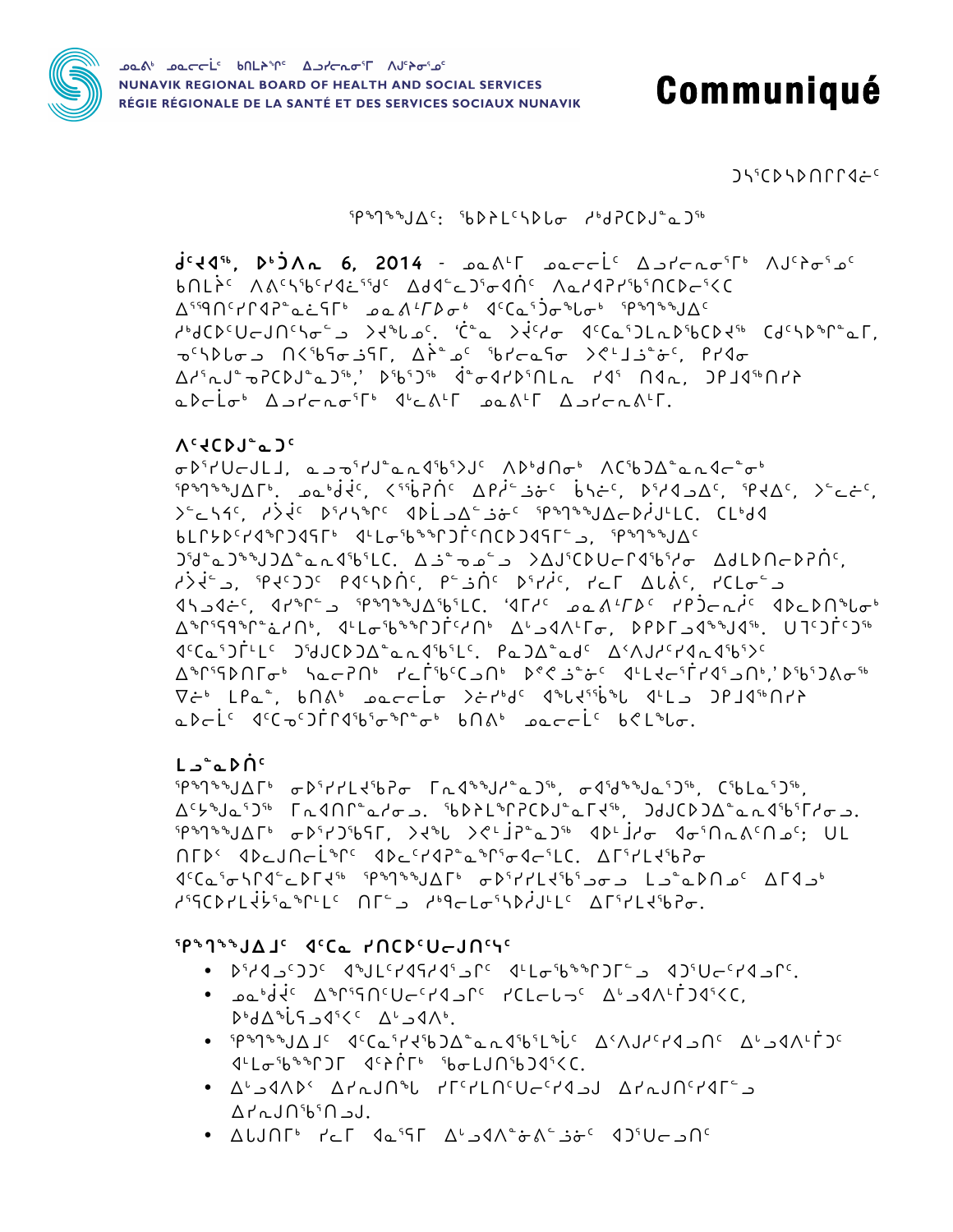- ՙP৽ๅ৽৽J∆୮৽ ∧CՙbՙL৽i৻৽ ՙbD›LDՈՙԿՙʰ ∆ৌJ ՙP৽ๅ৽৽J∆୮৽  $\Lambda$ C $65$  $\sigma$ D $59$  $\Lambda$  $50$  $\sigma$ .
- [60AJNDJ^aJJQJJ\\$ [P\$7\$\$JAF\$ [6DALDNCSc4JrLt\$, 2014  $\Delta$ ۲-۳۹ میلیمی به ۱۹۵۵ میلیم در ۱۹۵ $\Delta$ ۲-۲۰ میلیم به ۱۹۵۵ میلیم در ۱۹۵۵ میلیم به ۱۹۵۵ میلیم به ۱۹۵۵ میلیم به ۱۹۵۵ میلیم به ۱۹۵۵ میلیم به ۱۹۵۵ میلیم به ۱۹۵۵ میلیم به ۱۹۵۵ میلیم به ۱۹۵۵ میلیم به ۱۹۵۵ میلیم به ۱۹۵۵ میلیم به AL SUNCLAPE SPARAJAFL ACS65JS6CSLALE SPALDNESS652NL  $\Delta d4^c \text{C} 2^6 b^6 \text{C} \text{C}$ c>'d'-c alsert de' c ide - ide- ide- ide-c ide-c and ide-c and ide-c and ide-ჼᲮ▷ᲑᲡ▷ՈჼᲐჾჼ ∆ᲫᲡ▷Ⴖᡄ<sup></sup>ჼჾჼ ぽჼႯჾ ჼᲫᡄ<u></u>ჂჇჼჲჂჾჼ
- ^J``a ר'4')^'\DJ\Doldal } \\@P\C}Q{P{D}} }\Q\$QPU{\J`\${\}}}  $\mathsf{a}^{\mathsf{L}}$  $\mathsf{L}\mathsf{a}\mathsf{c}\mathsf{a}^{\mathsf{c}}\mathsf{a}^{\mathsf{b}}$ .
- $5P^{\circ}P^{\circ}A\Delta\Gamma^{\circ}$   $\Lambda C^{\circ}b^{\circ}D^{\circ}b\Gamma^{\circ}L^{\circ}L^{\circ}$

**ALA'T ALA'T** A ACAST<sup>H</sup> A J'Ao's bnir' a Delot A J'A A 1978  $\lambda V$ י און איז כאז כוואר סויינאינגר האינגרער האינגרער האינגרער האינגרער האינגרער האינגרער האינגרער האינגרער הא  $C^{5}S^{6}b\sigma^{6}$  55  ${}^{5}d\dot{\epsilon}\dot{\sigma}^{c}$ ) $\sigma$ LLb Abrard ${}^{5}\sigma^{6}$  Abrard ${}^{5}\sigma$  and  ${}^{5}d\sigma^{c}$  51  $C\dot{\epsilon}^{c}$  $\Delta \mathcal{L}^{\circ} \Gamma^{\circ} \sigma^{\circ}.$ 

 $-30-$ 

- $35.055$ **ALA CONTITY AUGALE ALLA TILAGE**  $bL^{\lambda L}L^{\lambda L}$   $4^{\nu}C^{\lambda}L$
- (د) ∸ہ9ط  $DPr195065%$  $J55^c5\sigma 4^s\Omega$ ,  $J2\Delta t\Gamma$   $\Delta J\Gamma\sigma \Lambda^c\Gamma$ 819 964-2222,  $4^{L}$ C  $A^{L}$ C  $D^{L}$ bC  $D^{L}$  293

C+dd JS9cyc Cdrd9fcsDrdc SbLCD5+dc JS9cs56 Analyse: www.rrsss17.gouv.qc.ca.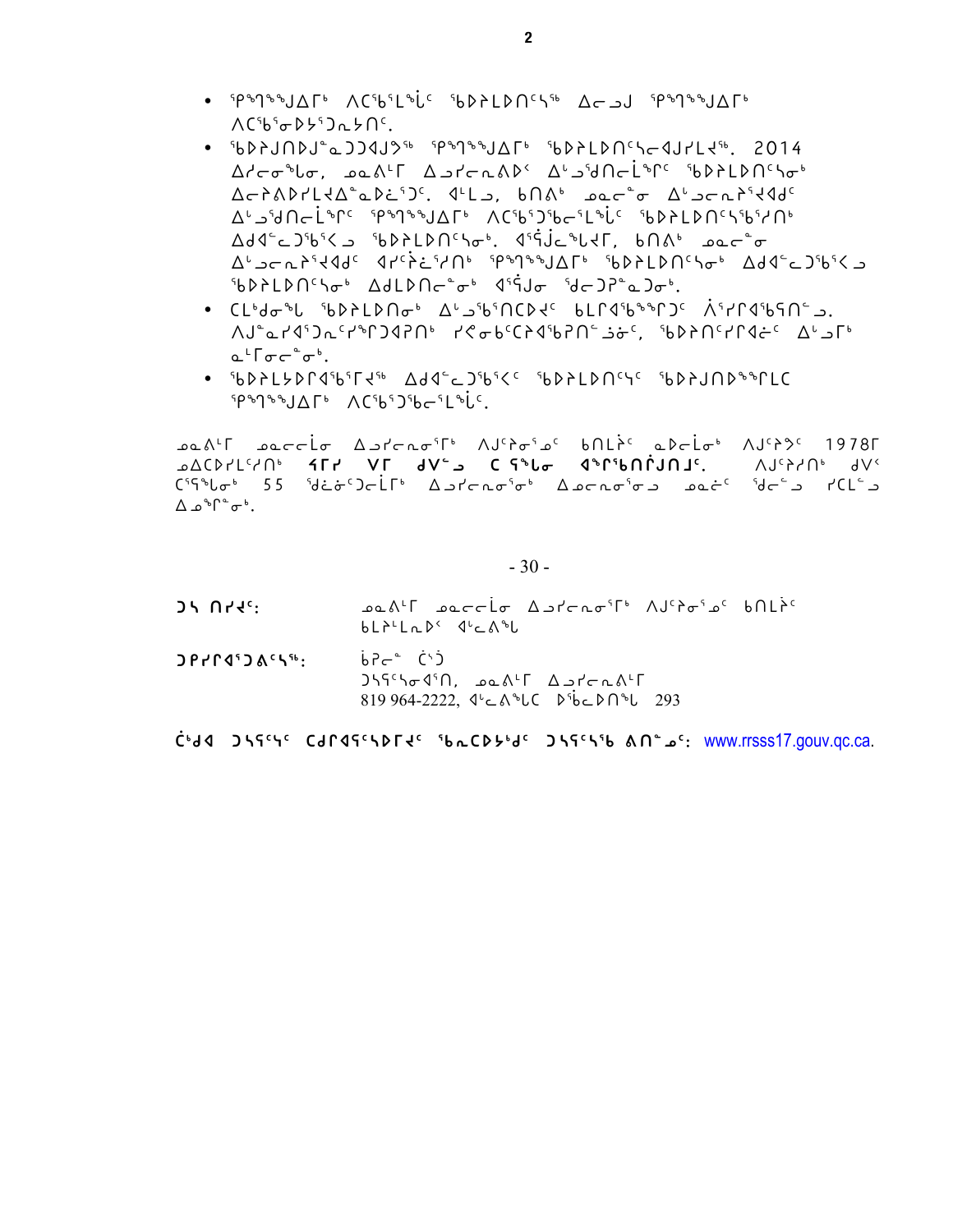

NUNAVIK REGIONAL BOARD OF HEALTH AND SOCIAL SERVICES RÉGIE RÉGIONALE DE LA SANTÉ ET DES SERVICES SOCIAUX NUNAVIK

### FOR IMMEDIATE RELEASE

### CARBON MONOXIDE: A SILENT & INVISIBLE ENEMY

**Kuujjuaq, October 6, 2014 –** The Nunavik Regional Board of Health and Social Services (NRBHSS) wishes to take advantage of Fire Prevention Week to remind all *Nunavimmiut* about the dangers of carbon monoxide and how to avoid poisoning. "This gas is one of the most dangerous as it is invisible, odourless and tasteless, does not irritate the eyes or the respiratory system, but can have severe consequences on your health," stated Dr. Serge Déry, Director of Public Health at the NRBHSS.

#### **Causes**

To prevent poisoning, it is important to identify equipment that emits carbon monoxide. Any motor vehicle, heating system or equipment that burns fuel such as gasoline, diesel, wood, propane, natural gas, kerosene or coal produces carbon monoxide. If such equipment is not well maintained and is used in a closed space, the risk of carbon-monoxide poisoning increases. It is particularly important for everyone to remember that any generator, small camping stove, wood-burning heating system, chainsaw, barbecue, four-wheeler, etc. are sources of carbon monoxide. "Many *Nunavimmiut* will work on their snowmobiles with the engine running, in closed spaces such as shacks, especially during the winter season. This is a prime example of a high-risk scenario for carbon-monoxide poisoning. People need to be careful and work on their machines outside or in a closed area that is properly ventilated," explained Aileen Mackinnon, Chief of the Kativik Regional Police Force (KRPF) and Director of Public Security for the Kativik Regional Government (KRG).

#### **Symptoms**

The symptoms of carbon-monoxide poisoning are nausea, headache, tiredness, dizziness and vomiting. It can lead to loss of consciousness and, in extreme cases, death. In carbonmonoxide poisoning, the gas enters the respiratory system and replaces oxygen in the blood; the result is that vital organs and tissues are unable to function properly. The consumption of alcohol multiplies the risk of death by carbon monoxide as it can make symptoms go undetected and slows our reaction time.

#### **How to avoid carbon monoxide poisoning?**